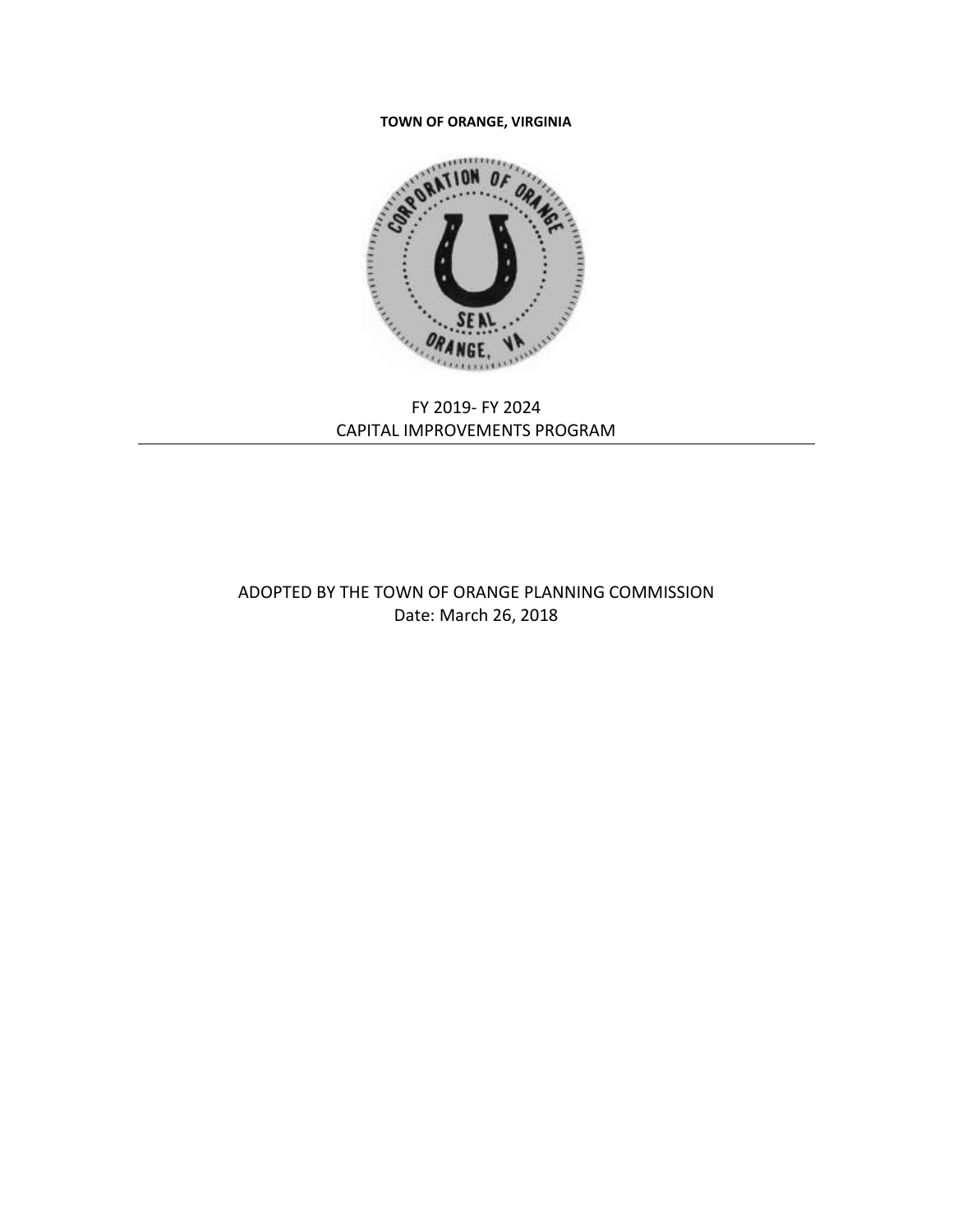### **1. Introduction: Town of Orange CIP: FY 2019 – FY 2024**

Capital improvement planning is one of several tools a locality uses to implement its comprehensive plan, which generally outlines the future the locality desires for itself through the goals, objectives and implementation strategies contained therein*. The purpose of the Capital Improvement Program (CIP) is to allow a locality to examine its current resources and to determine what future resources it needs. This is helpful for determining not only how much funding is needed to satisfy public facility needs but also when such funding is needed.* 

Typically, the CIP covers a five-year period, with the first year adopted as the capital budget. Funding shown in subsequent years is not immediately committed but instead reflects an estimate of funding levels needed in the future for various facilities, equipment, etc. This plan was developed in the fall of 2017, and thus covers the FY 2018 capital budget as well as capital facilities cost projections for projects not scheduled for construction during FY 2017.

### **2. Planning Commission CIP Preparation**

State statute designates the Planning Commission as the body generally responsible for the preparation and annual update of a locality's CIP. Section 15.2-2239 of the Code of Virginia, 1950, as amended, states the following:

*A local planning commission may, and at the direction of the governing body shall, prepare and revise annually a capital improvement program based on the comprehensive plan of the locality for a period not to exceed the ensuing five years. The commission shall submit the program annually to the governing body, or to the chief administrative officer or other official charged with preparation of the budget for the locality, at such time as it or he shall direct. The capital improvement program shall include the commission's recommendation, and estimates of cost of the facilities and the means of financing them, to be undertaken in the ensuing fiscal year and in a period not to exceed the next four years, as the basis of the capital budget for the locality. In the preparation of its capital budget recommendations, the commission shall consult with the chief administrative officer or other executive head of the government of the locality, the heads of departments and interested citizens and organizations and shall hold such public hearings as it deems necessary.*

The Town of Orange Planning Commission has prepared this Capital Improvement Program with assistance from Town of Orange staff. The committee members for the preparation of this CIP were:

| Benjamin Sherman  | Chairman      |
|-------------------|---------------|
| Page Sullenberger | Vice Chairman |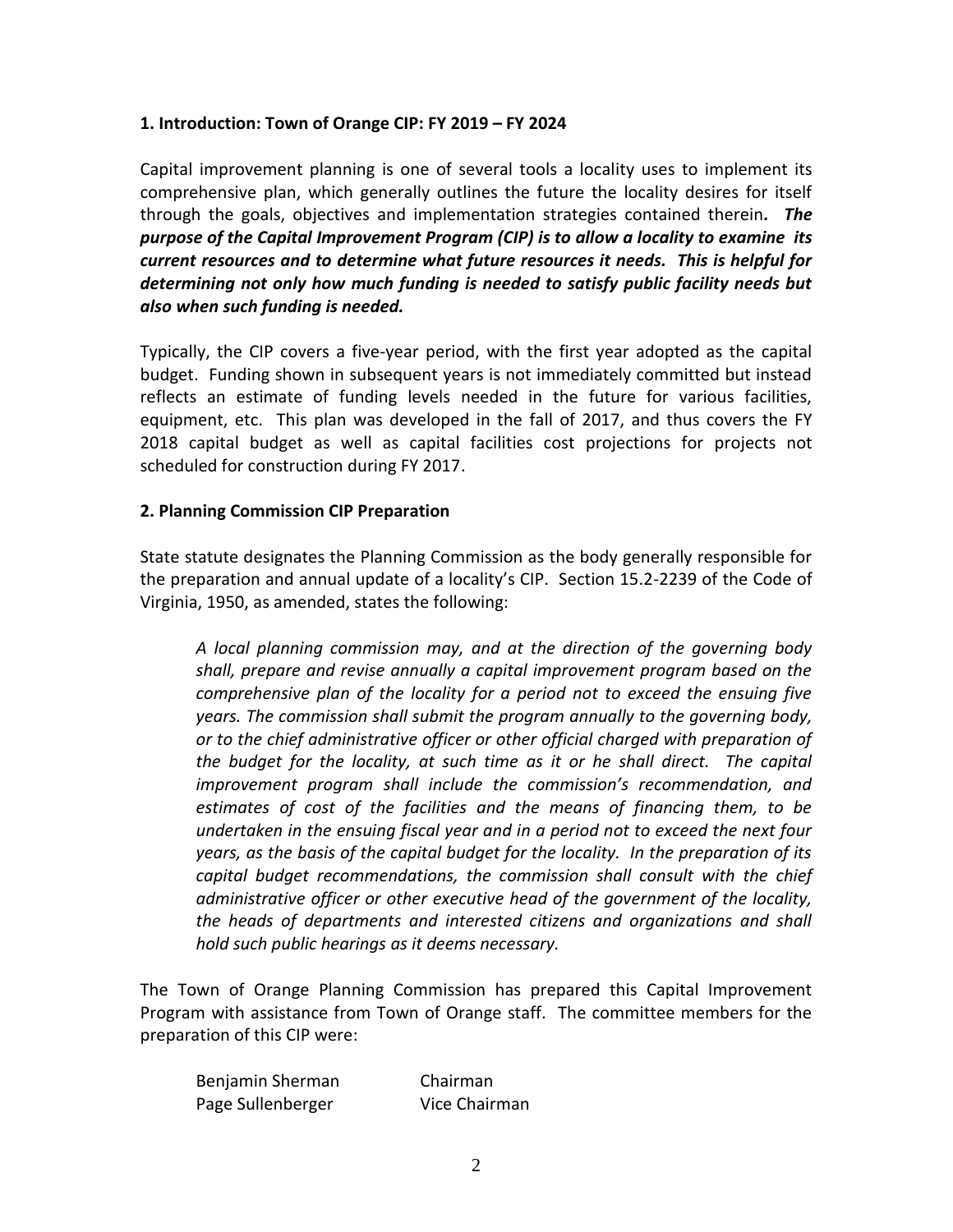Charles Lovell Commissioner Donald Schafer Commissioner Tim Bosford Commissioner Richard Langford Ex-Officio

Staff Support was provided by:

| <b>Town Manager</b>               |
|-----------------------------------|
| Chief Water Plant Operator        |
| <b>Town Clerk</b>                 |
| Director of Community Development |
| Director of Public Works          |
| Chief of Police                   |
| Director of Finance               |
| Chief Wastewater Plant Operator   |
| Deputy Town Clerk                 |
|                                   |

# **3. Definition of a Capital Project**

A *Capital Improvement Project* is defined as a major, non-recurring annual expenditure of at least \$25,000 for the payment of a capital improvement asset which has a useful life of at least five (5) years including any such planning, feasibility, engineering, or design study related to such project. These projects are included in the CIP and do not necessarily include all capital assets of the Town.

(Definition approved by the Town of Orange Planning Commission on October 27, 2014)

### **4. FY 2019- FY 2024 Requests**

Department Directors were asked to submit capital project requests. This information was subsequently reviewed and discussed by the committee members. Those departments and agencies represented were:

Police **Water Wastewater** Public Works Administration

Town staff developed a prioritization matrix including five CIP criteria; Health and Safety, Regulatory Compliance, Percent of Population Served, and Cost/Benefit or Avoided Costs, and Availability of Funds. For each request submitted, a weight, rating, and total score were computed. Weights for each of the four criteria are as follows: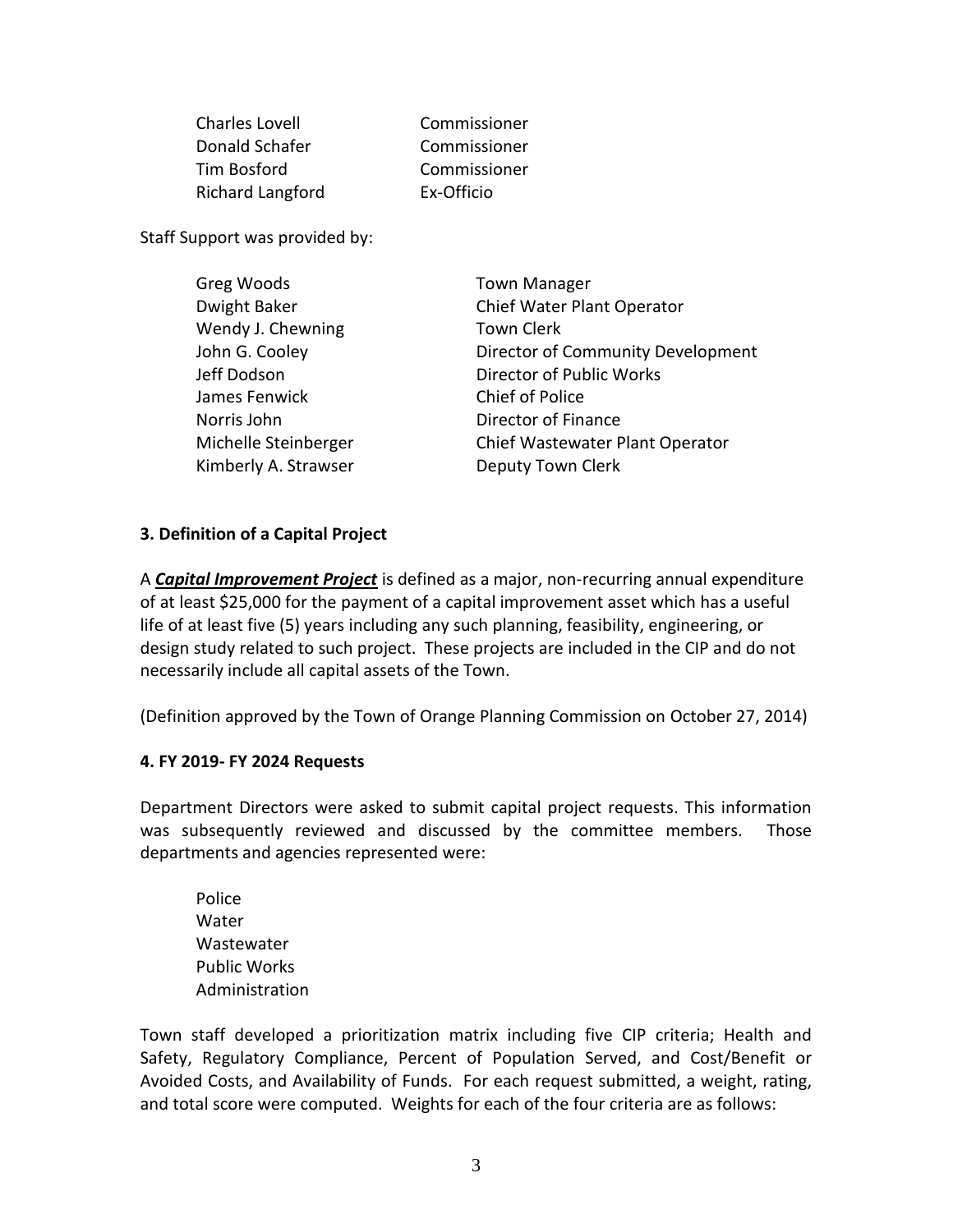|                               | Weight | Rating Range |
|-------------------------------|--------|--------------|
| <b>Health and Safety</b>      | 10     | $1 - 10$     |
| <b>Regulatory Compliance</b>  | 5      | $1 - 10$     |
| Percent of Population Served  | 6      | $1 - 10$     |
| Cost/Benefit or Avoided Costs |        | $1 - 10$     |
| <b>Availability of Funds</b>  | 10     | $1 - 10$     |

Safeguards public health or safety Responds to Federal of State requirements Provides added capacity to serve growth Provides incentive to economic development Continues existing project Alleviates substandard conditions or deficiencies Improves quality of existing services/infrastructure Reduces long-term operating costs Responds to public demand Reflects comprehensive plan

Ranking results, implementation timeline, and funding sources are shown in the attached Appendices. The enclosed Plan includes other essential elements of Capital Improvements Planning:

- Funding Source
- Rank
- Relationship to Comprehensive Plan

Using the enclosed criteria, the #1 ranked item has the greatest priority for funding. There are a total of nine (*10)* projects ranked.

# **5. Funding Recommendations**

Upon review of the CIP projects requested the Planning Commission approved \$13,677,249.00 in capital projects to be funded over the next five years, with \$418,663.00 of that requested for funding in FY2019. In the following pages, each requested capital project and specific funding source is briefly outlined.

Potential Funding Sources are: General Fund Reserve Fund VDOT Funding (HB2, Revenue Sharing, HSIP, Safe Routes to School, etc.) Bonds Bank Financing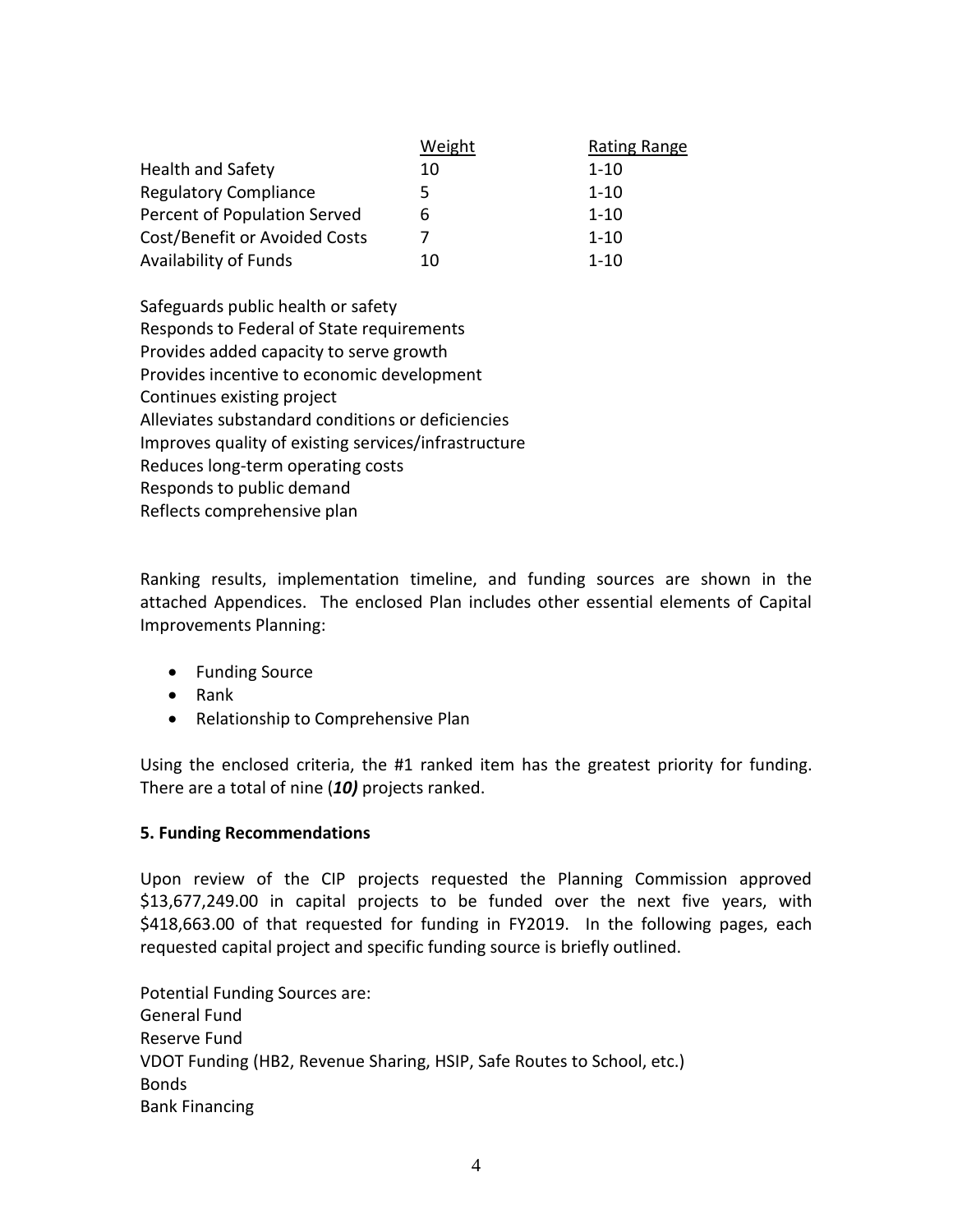Grants Proffers Donations No Funding Source Identified

# **6. Priority Recommendations**

Urgent – Highest Priority: Cannot be delayed: Needed immediately for health and safety Necessary – Needed within 3 years to maintain basic level and quality of community services.

Desirable – Needed within 4-6 years to improve quality of level of service Deferrable: Can be placed on hold until after 5 year scope of current CIP, but supports community development goals.

Premature: Needs more research, planning and coordination

Inconsistent: Contrary to land-use planning or community development goals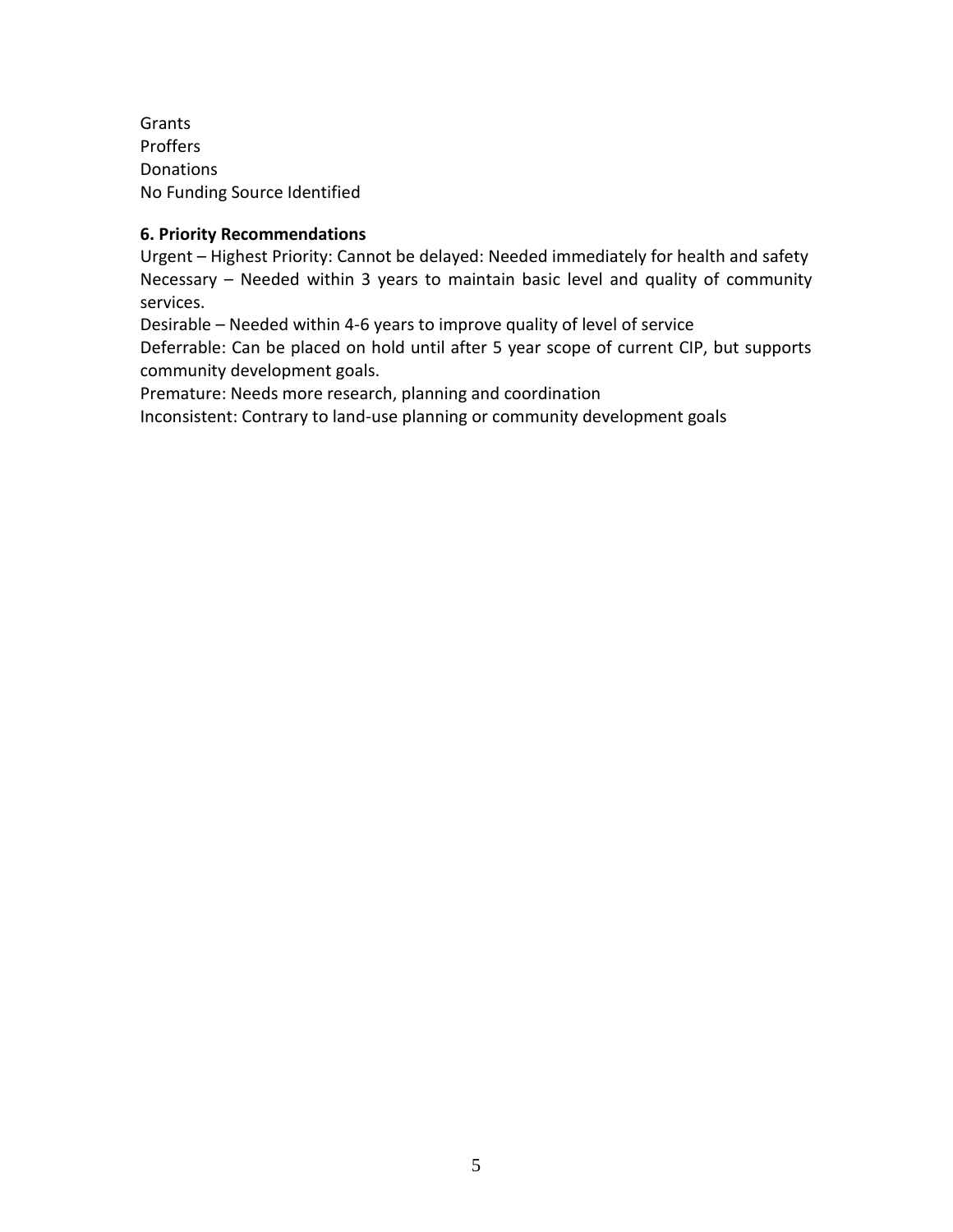Projects Deleted from the Draft CIP due to completion:

- None at this time

Removed due to other reasons:

- None at this time

Projects moved to the Comprehensive Plan:

- None at this time

Town Departments:

- Town Manager
- Finance Department
- Police Department
- Department of Public Works
- Department of Community Development
- Water Treatment Plant
- Waste Water Treatment Plant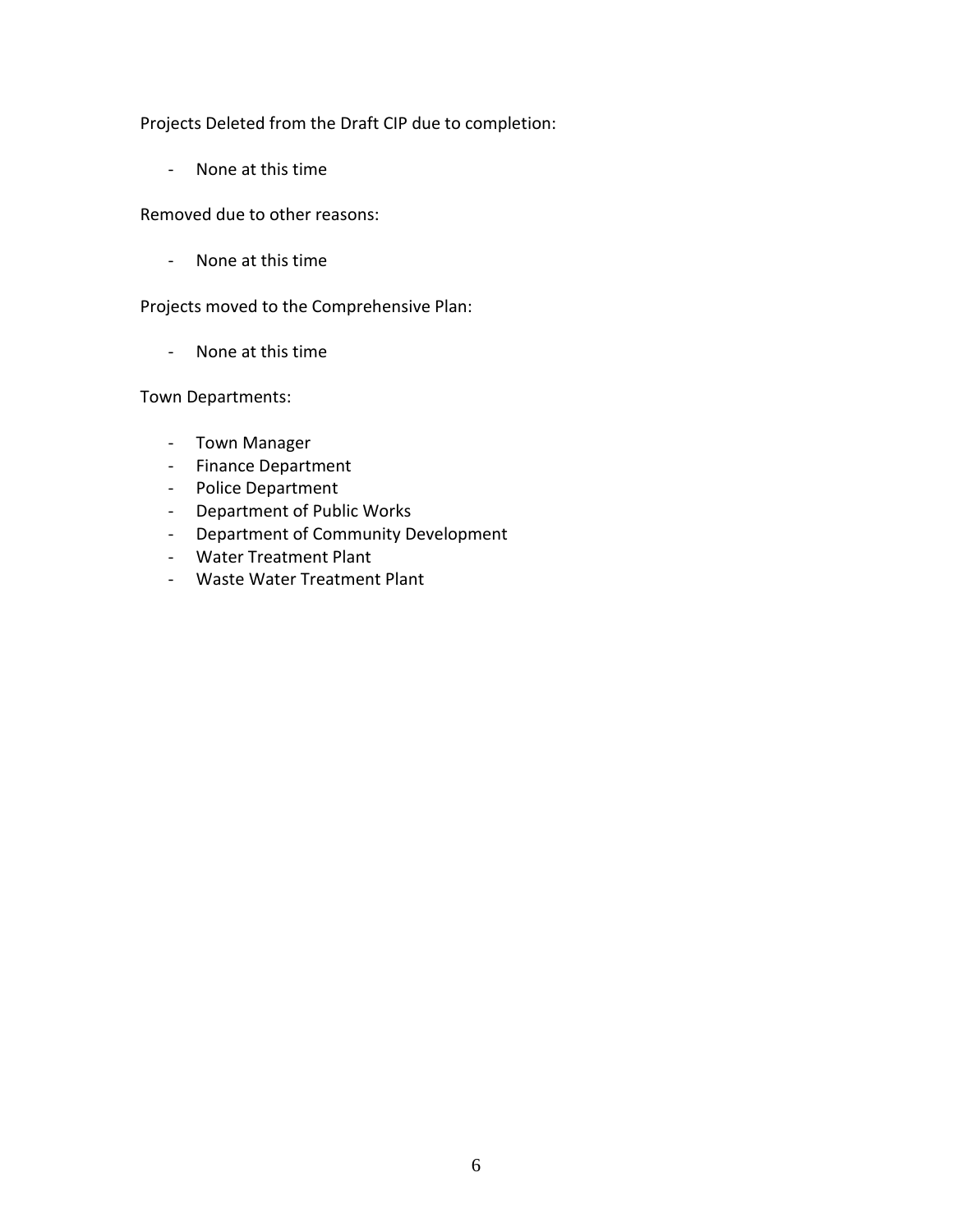# **Road Construction**

## Description:

The Town of Orange Public Works Department, in its role of maintaining the public roads within the Town, has plans to re-construct the following roads (listed in order of priority):

| Priority     | Road                 | <b>Total Funding</b> | <b>Town Portion</b> |
|--------------|----------------------|----------------------|---------------------|
| FY 2019      | <b>Boxley Lane</b>   | \$230,472.00         | \$121,948.00        |
| FY 2019      | Goodwin Road         | \$29,464.00          | \$15,590.00         |
| FY 2019      | Maddox Drive         | \$49,580.00          | \$26,234.00         |
| FY 2019      | Woodberry Road       | \$47,044.00          | \$24,891.00         |
| FY 2020      | <b>Grasty Street</b> | \$23,640.00          | \$12,510.00         |
| FY 2020      | Shannon Hills Drive  | \$42,472.00          | \$22,473.00         |
| FY 2020      | <b>Mason Street</b>  | \$24,848.00          | \$13,148.00         |
| <b>TOTAL</b> |                      | \$447,520.00         | \$236,794.00        |

# Relationship to 2006 (Updated November 2011) Comprehensive Plan:

**Goal PS16**: Ensure that public facilities are constructed and maintained to meet Levels of Service standards for different Planning Sectors in Town as articulated through specific Planning Sector plans.

**Action PS16.5:** Adequately fund Water Plant, Wastewater Plant, Public Works, Police, and Administrative Capital Needs to maintain Levels of Service Standards

Total Cost: \$447,520.00

Funding Source: 50% Local funds/50% Revenue Sharing Funds

Department Requesting: Public Works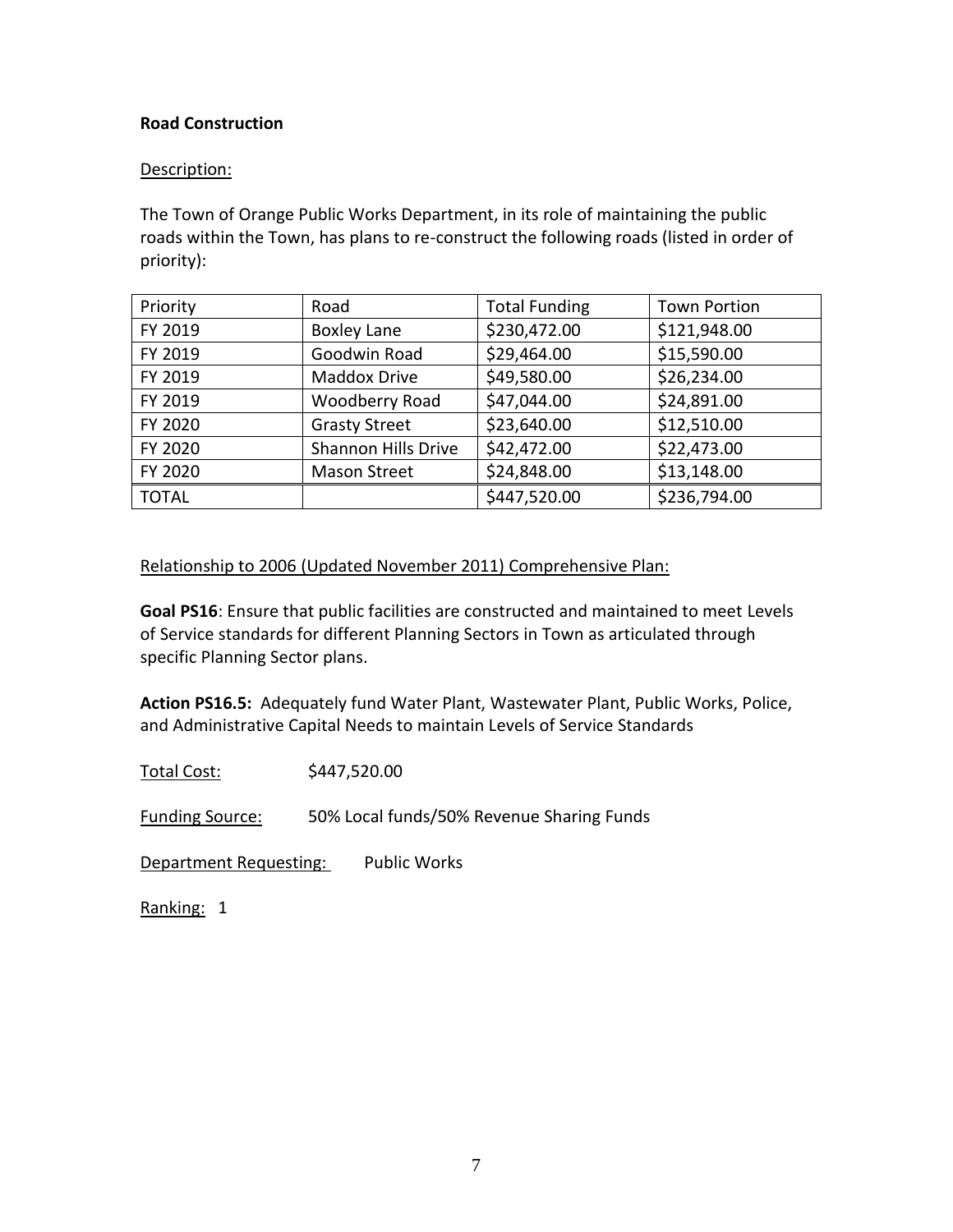# **Orange Transportation Center Streetscape Enhancements**

### Description:

This project covers sidewalks, lighting and utility improvements in the vicinity of the Orange Train Depot within the Orange Commercial Historic District.

### Relationship to 2006 (Updated November 2011) Comprehensive Plan:

**Action T4.2**: Construct biking and pedestrian infrastructure in existing (already developed) parts of Town.

Total Cost: \$776,229. Funding Source: State (VDOT) enhancement funds, local matching funds Department Requesting: Community Development and Planning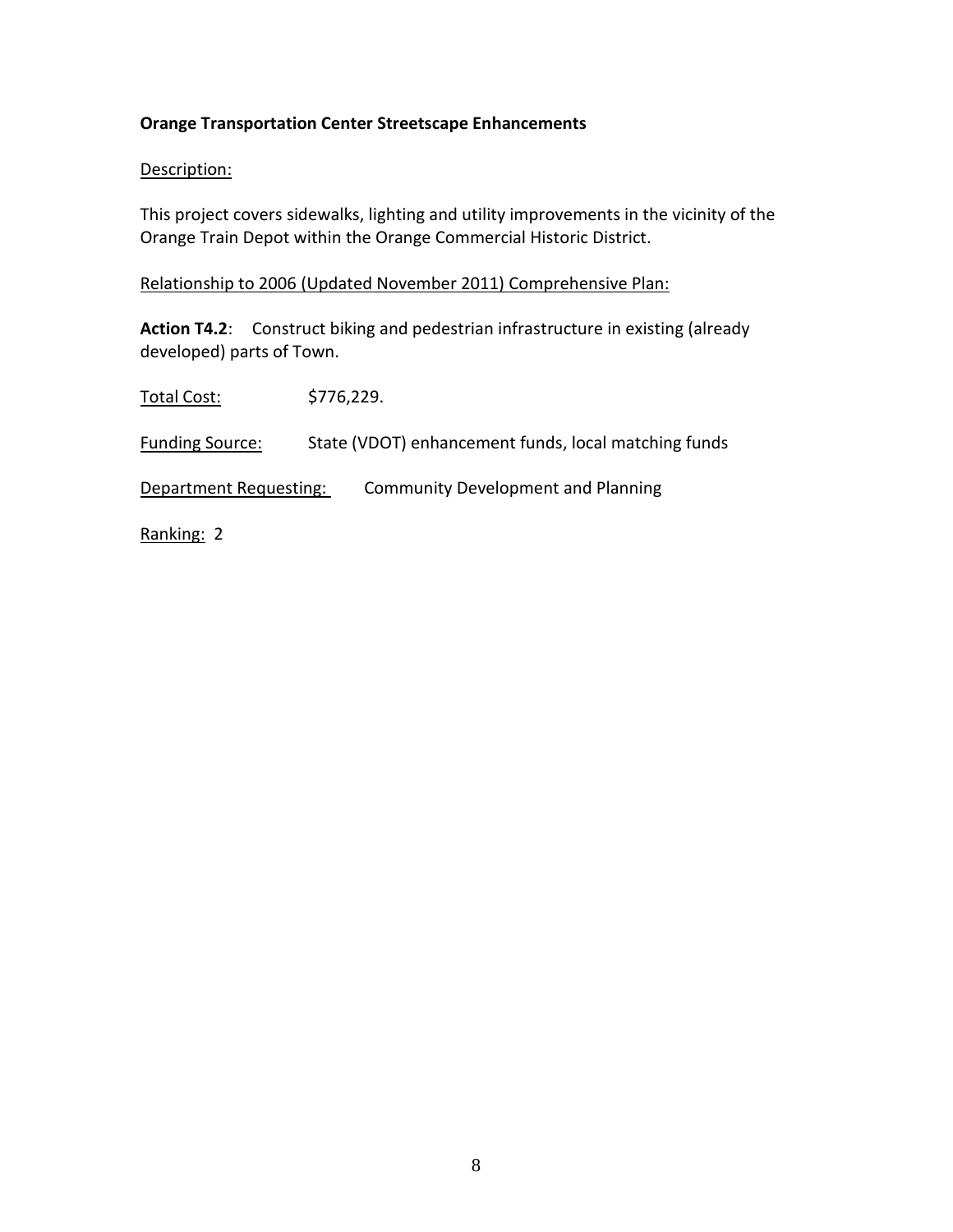# **Sidewalk Construction**

### **Description**

This project encompasses new infill construction of sidewalks providing pedestrians safe access to developed areas within the Town.

### Relationship to 2006 (Updated November 2011) Comprehensive Plan

**Action T4.2**: Construct biking and pedestrian infrastructure in existing (already developed) parts of Town.

Total Cost: \$100,000.00 yearly Funding Source: General Fund, VDOT grants, private funds Department Requesting: Public Works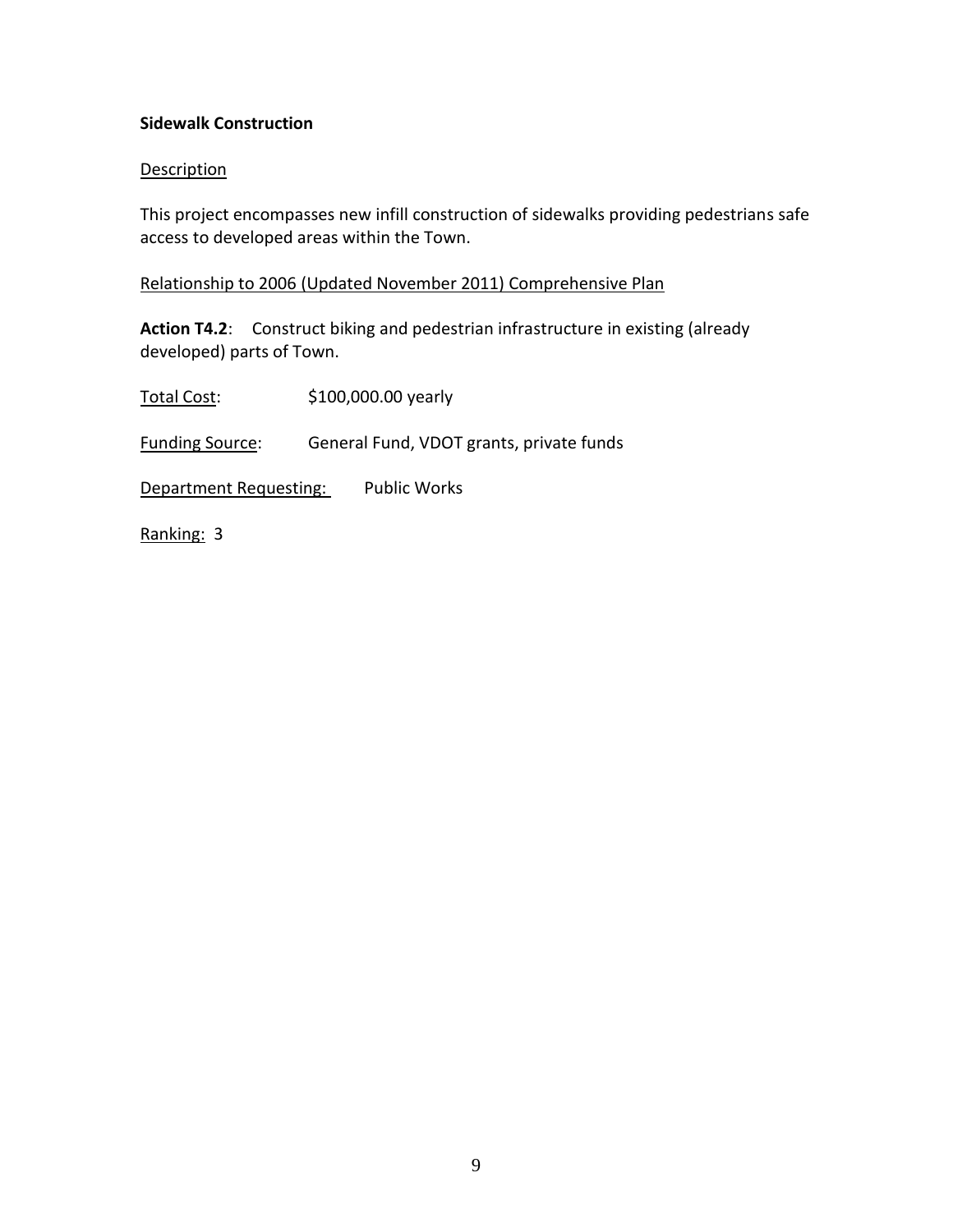# **Public Works Department Vehicles and Equipment**

# Description:

The Department of Public Works operates a fleet of vehicles and equipment in order to fulfill its core mission to maintain public infrastructure within the Town. As vehicles and equipment become worn or outdated, they must be replaced according to a schedule developed by the department in order to maintain existing levels of service. The priorities for new and used vehicle and equipment purchases during the ensuing fiveyear period covered by this CIP include (in priority order):

- Dump Truck & Pickup 2019-2020
- Utility Truck, Flatbed Dump & Meter Reading Pickup 2020-2021
- Pickup & Backhoe 2021-2022

# Relationship to 2006 (Updated November 2011) Comprehensive Plan:

**Goal PS16**: Ensure that public facilities are constructed and maintained to meet Levels of Service standards for different Planning Sectors in Town as articulated through specific Planning Sector plans.

**Action PS16.5**:Adequately fund Water Plant, Wastewater Plant, Public Works, Police, and Administrative Capital Needs to maintain Levels of Service Standards (Capital Items 2006 CIP).

Total Cost: \$130,000 (approximate per year average)

Funding Source: Local funds

Department Requesting: Public Works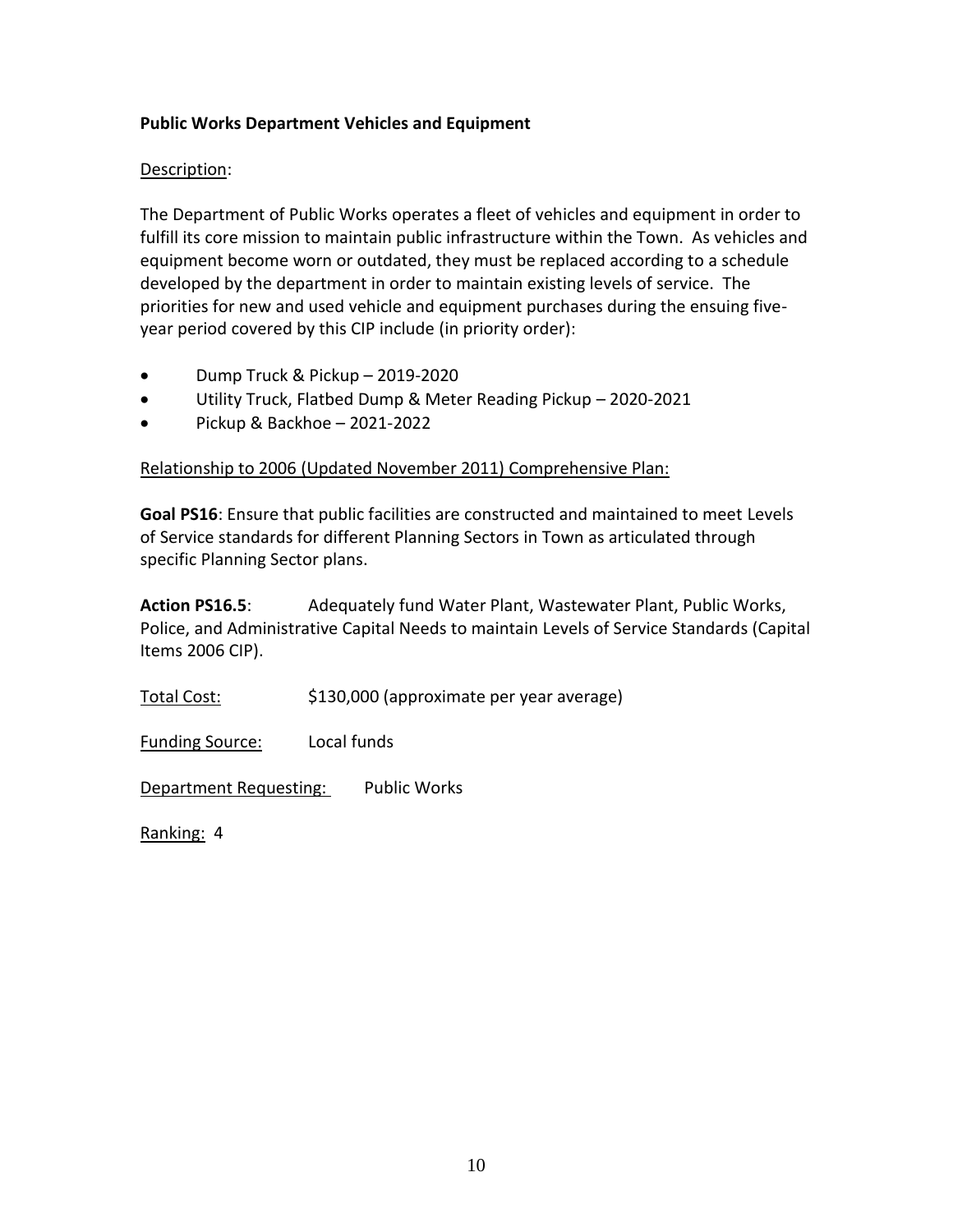### **Marshall Heights Standpipe and Concrete Reservoir Replacement/Repair**

#### Description:

The Standpipe is over 110 years old and constructed of riveted steel plates. Underwater inspections and floating raft inspections were conducted in the interior of the Standpipe. The exterior was inspected by rappelling from the top of the tank. Although the Standpipe was repainted in 2001, there was significant corrosion observed on the interior seams and rivets as well as flaking paint on the exterior of the Standpipe. The steel plates have been severely pitted over time. Repairs have been made to extend the life of the Standpipe 5 to 10 years, but the engineers have determined that the Standpipe will need to be replaced.

The Concrete Reservoir was constructed in the 1950s and lined with a membrane liner in 1979. Further repairs were made in 2001. For its age, the liner appeared to be in good condition. The roof of the reservoir is spalling badly and reinforcing bars have been exposed. The roof of the reservoir leaks and the top surface of the roof was observed to be spalling as well. The structural evaluation of the reservoir concludes that it can be reconditioned for long term service, perhaps to 50 years.

#### Relationship to 2006 (Updated November 2011) Comprehensive Plan:

**Goal PS16**: Ensure that public facilities are constructed and maintained to meet Levels of Service standards for different Planning Sectors in Town as articulated through specific Planning Sector plans.

**Action PS16.5**:Adequately fund Water Plant, Wastewater Plant, Public Works, Police, and Administrative Capital Needs to maintain Levels of Service Standards (Capital Items 2006 CIP).

Total Cost: \$2,148,500

Funding Source: Local funds, VDH Revolving Loan Fund, State Matching Funds

Department Requesting: Public Works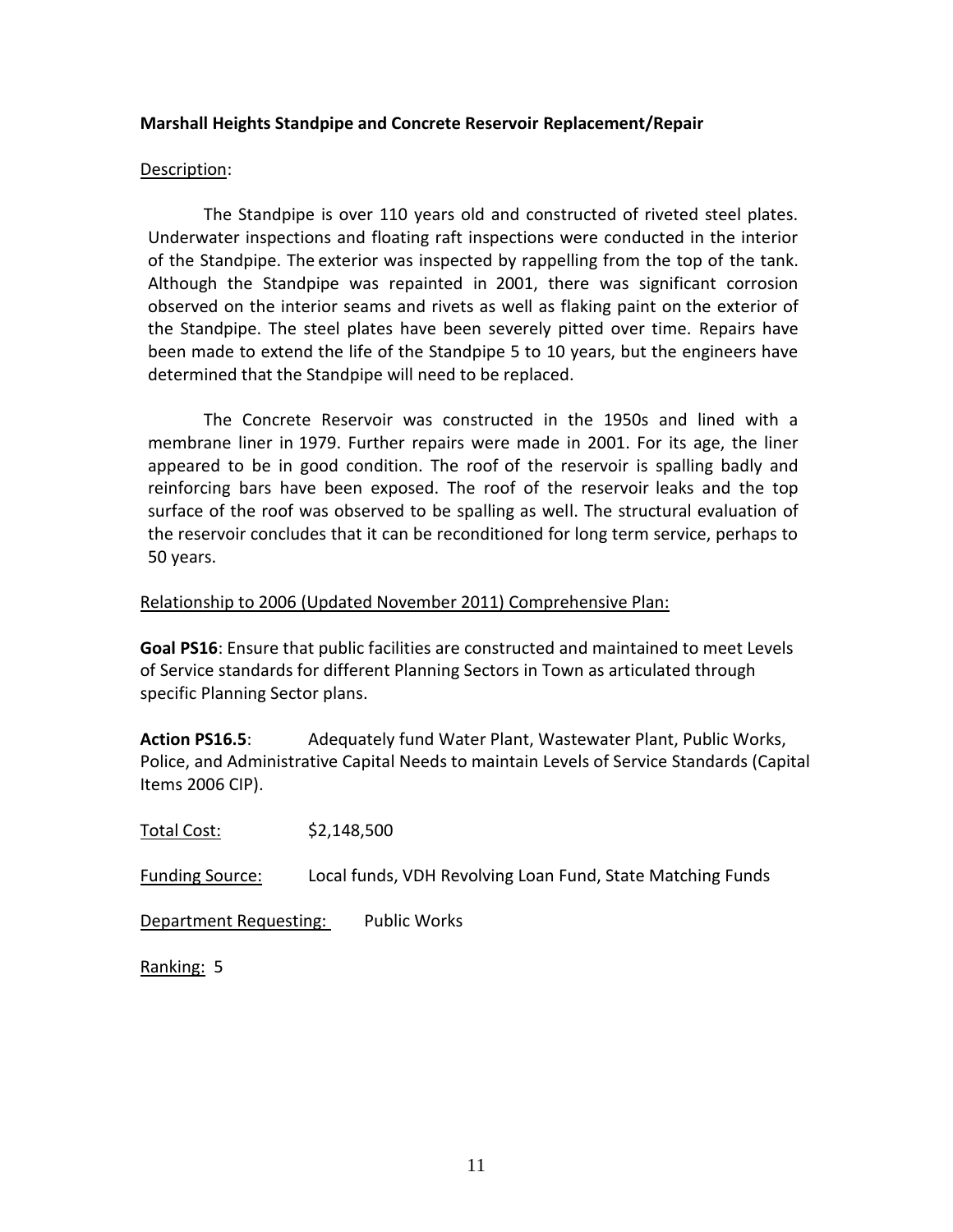## **Taylor Park Brick Paver Rehabilitation**

### Description:

This project would fix the brick pavers in Taylor Park which are being dislodged by the roots of adjacent trees and are becoming a "tripping" and safety issue.

Relationship to 2006 (Updated November 2011) Comprehensive Plan:

**Action T4.2**: Construct biking and pedestrian infrastructure in existing (already developed) parts of Town.

Total Cost: \$50,000

Funding Sources: General Fund, Taylor Park Fund, Private Grants, Donations

Department Requesting: Public Works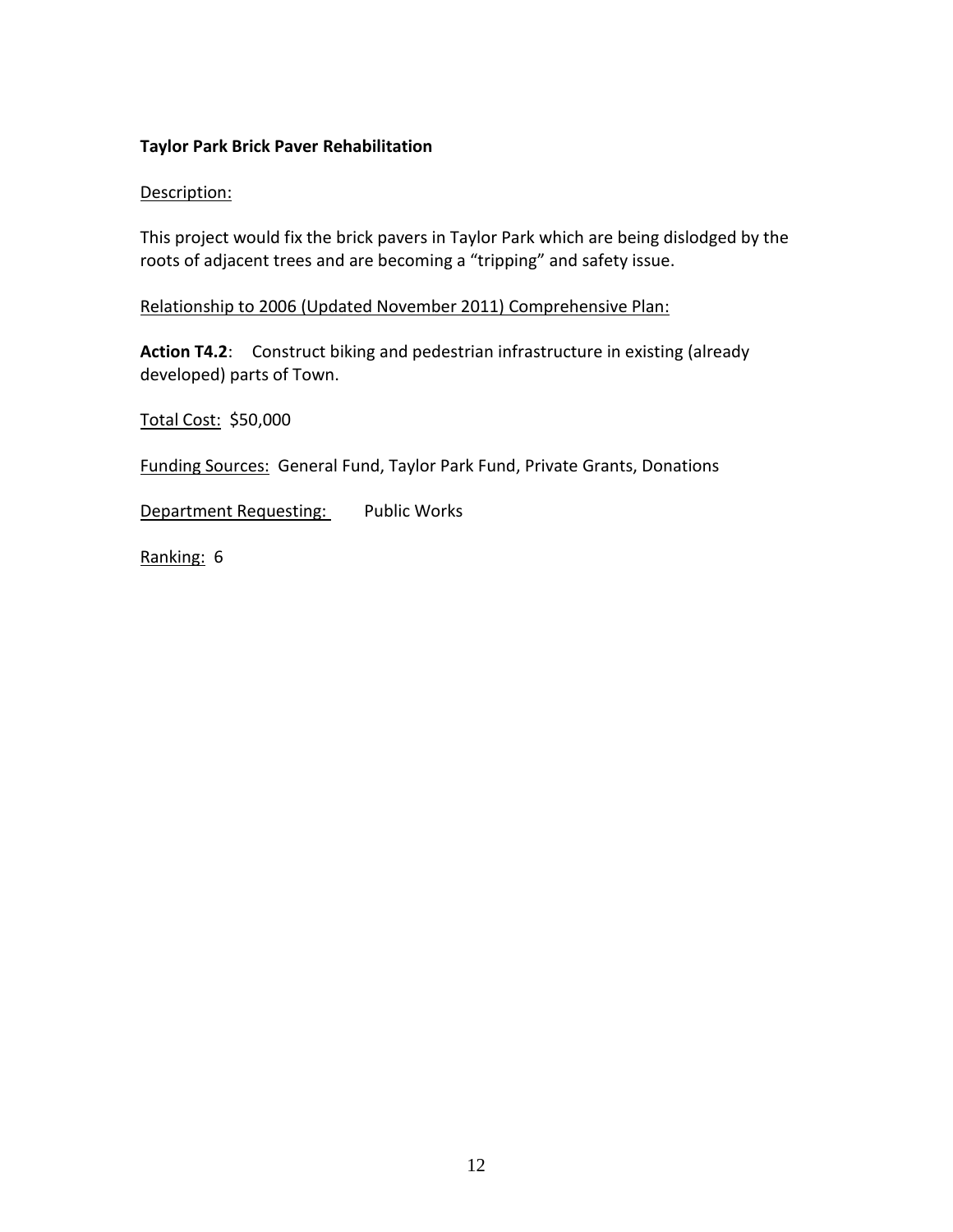# **Spicer's Mill Road Culvert and Bridge Replacement**

### **Description**

Replacement of culvert and construction of new road at Baylor Creek. This project includes replacing the two existing culverts north of the box culvert and restoration work on the unnamed tributary of Baylor Creek.

Relationship to 2006 (Updated November 2011) Comprehensive Plan

**Action I11.4**: Reconstruct Spicer's Mill Culvert.

Total Cost: \$3,000,000.00

Funding Source: VDOT, Private contributions

Department Requesting: Public Works and Community Development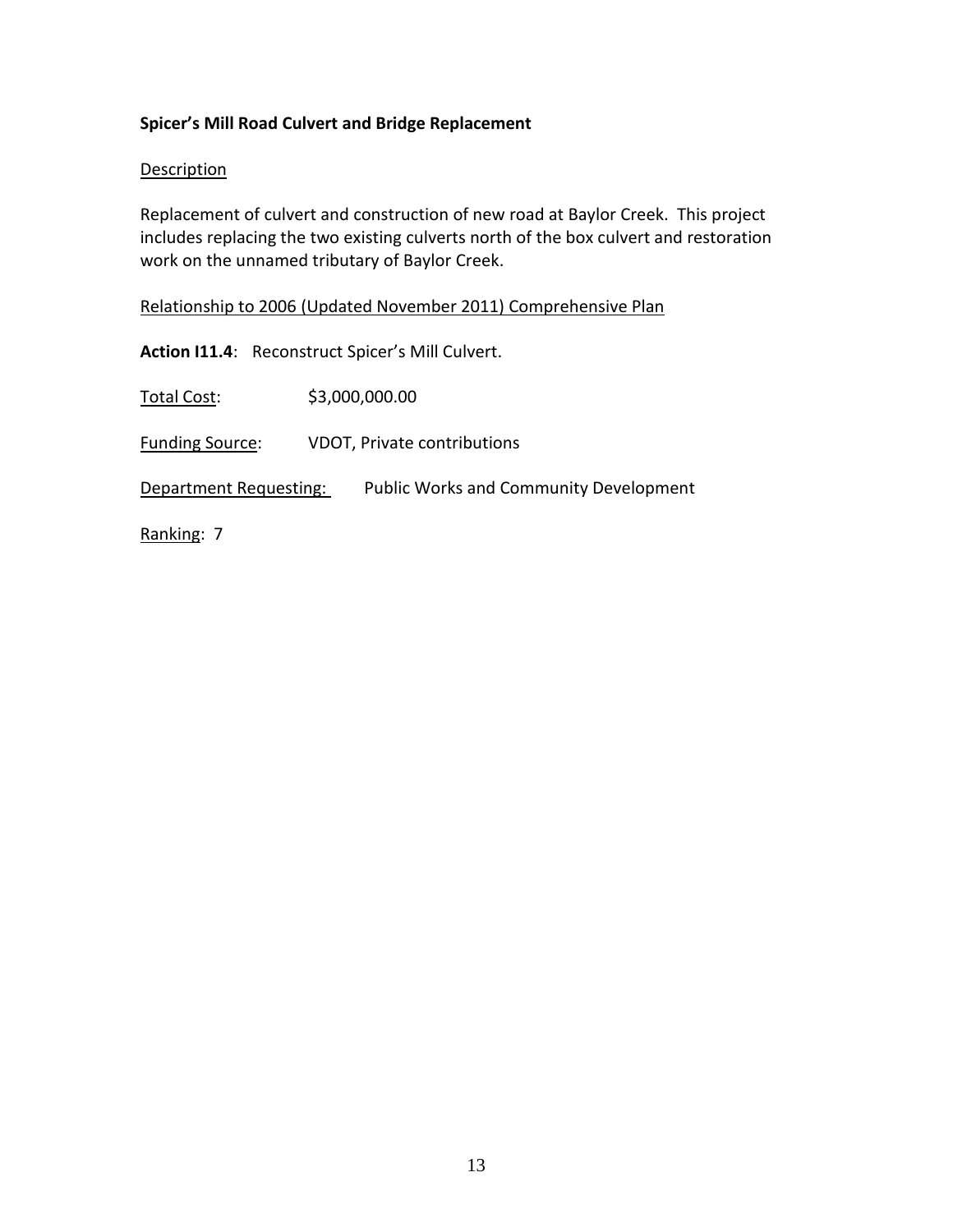## **Radney Road Sewer Line Extension Easements**

### Description:

This project is necessitated by planned development in the Round Hill/Uptown Orange Planning Sector. Construction of a gravity sewer line within the right-of-way of the proposed Radney Road Extension will enable better wastewater collection service to serve this growing area of Town and reduce the need for a pumping station, force mains, and an exceptionally deep gravity sewer line to provide sewer to certain sections of Round Hill. Acquisition of a public right-of-way or easement across private property to the west is needed in order to construct this improvement.

## Relationship to 2006 (Updated November 2011) Comprehensive Plan:

**Goal I8:** Expand wastewater conveyance system.

**Action I8.5**: Expand gravity system to the Northwest, West, and Southwest of Town per the Joint Planning Area Master Plans.

Total Cost: \$10,000.00

Funding Source: Local funds

Department Requesting: Public Works and Community Development

Ranking: One of two projects ranked 8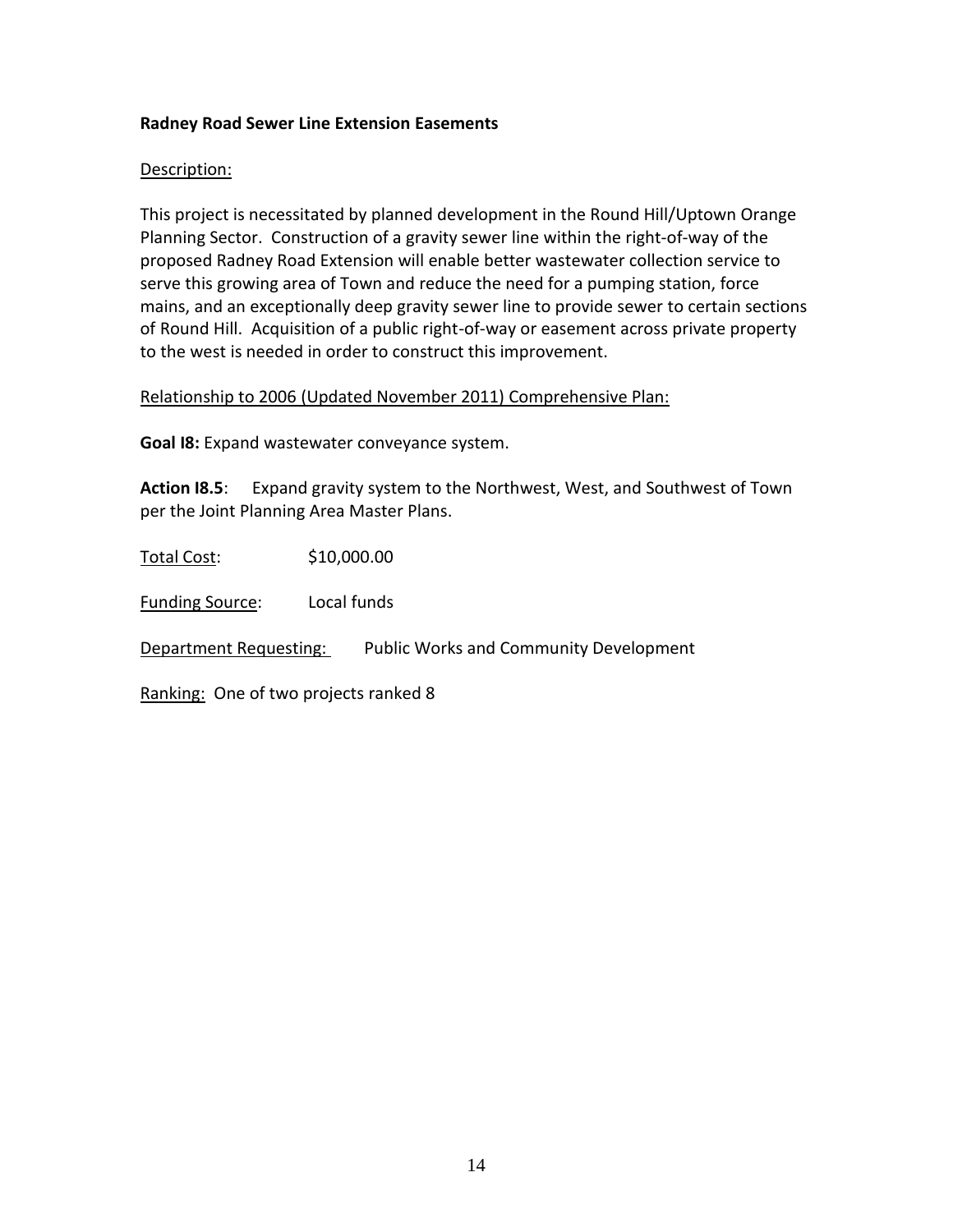## **Radney Road Water Line Extension Easements**

### Description:

This project is necessitated by planned development in the Round Hill/Uptown Orange Planning Sector. Construction of water main within the right-of-way of the proposed Radney Road Extension will enable better flow and pressure to serve this growing area of Town without depriving remaining areas of Town of adequate water delivery. Acquisition of a public right-of-way or easement across private property to the west is needed in order to construct this improvement.

#### Relationship to 2006 (Updated November 2011) Comprehensive Plan:

**Action I3.2**: Create new transmission loops to improve reliability.

Total Cost: \$10,000.00

Funding Source: Local funds

Department Requesting: Public Works and Community Development

Ranking: One of two projects ranked 8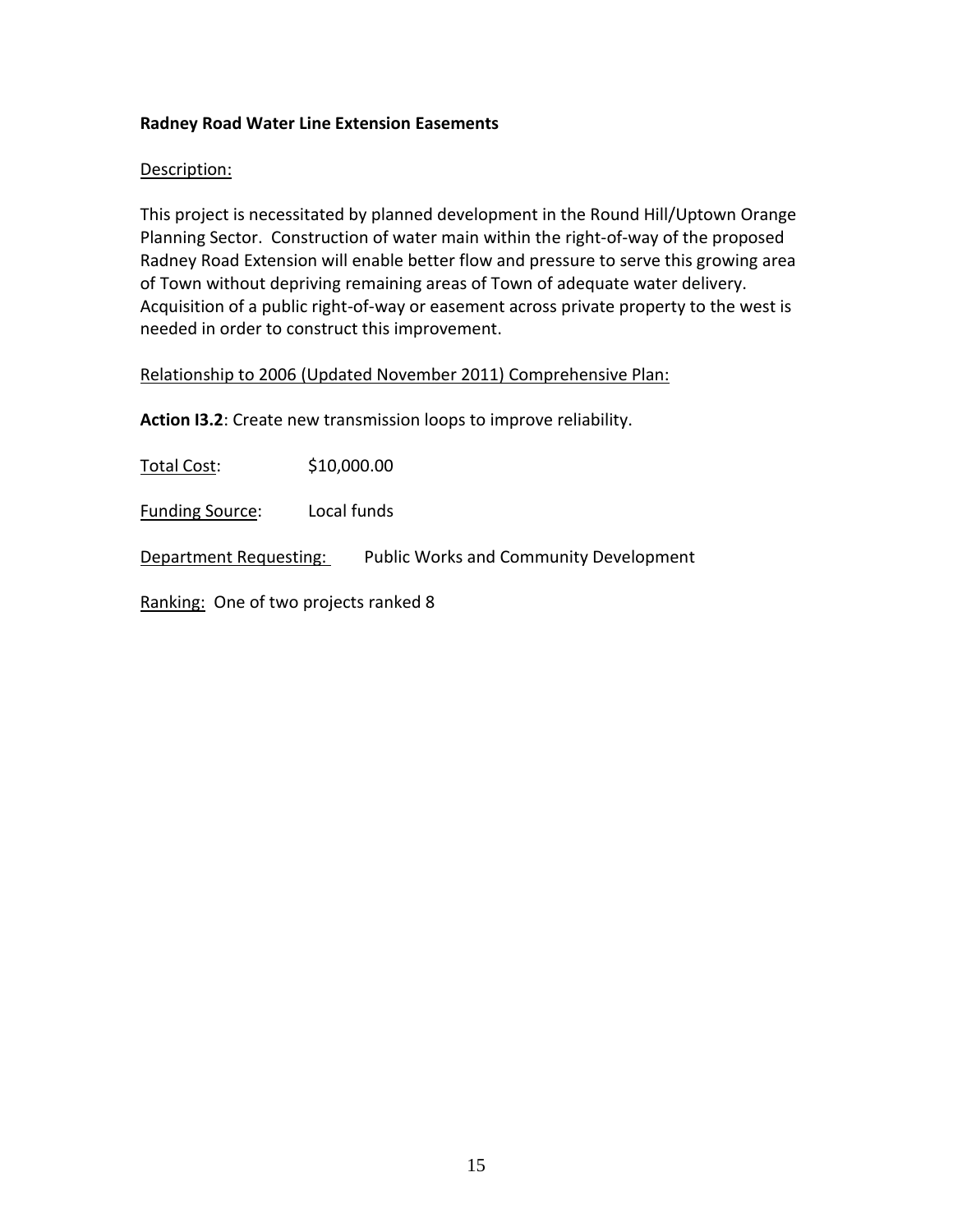# **Madison Road Utility Rehabilitation and Road Reconstruction**

### Description:

The underground utility infrastructure beneath Madison Road/Route 15, in many cases, is so old there is no documentation as to when it was constructed. Recently, storm sewer lines in front of 135 N. Madison Road (Domino's Pizza) collapsed, requiring emergency work by the Town's Public Works department. The Town has experienced other utility failures along N. Madison Road and this project would address the rehabilitation of the underground utilities while reconstructing N. Madison Road including updated streetscapes with wider sidewalks, street trees, benches, and street lights.

# Relationship to 2006 (Updated November 2011) Comprehensive Plan:

**Goal T2:** Improve existing roads and transportation systems in a manner consistent with the Transportation Vision.

**Goal T4:** Encourage alternatives to vehicular use to increase pedestrian-friendliness of Orange

| <b>Total Cost</b>      | \$7,000,000 plus                                                 |
|------------------------|------------------------------------------------------------------|
| <b>Funding Source:</b> | VDOT Urban Funds, Revenue Sharing, Town Matching<br><b>Funds</b> |
| Department Requesting: | <b>Public Works</b>                                              |